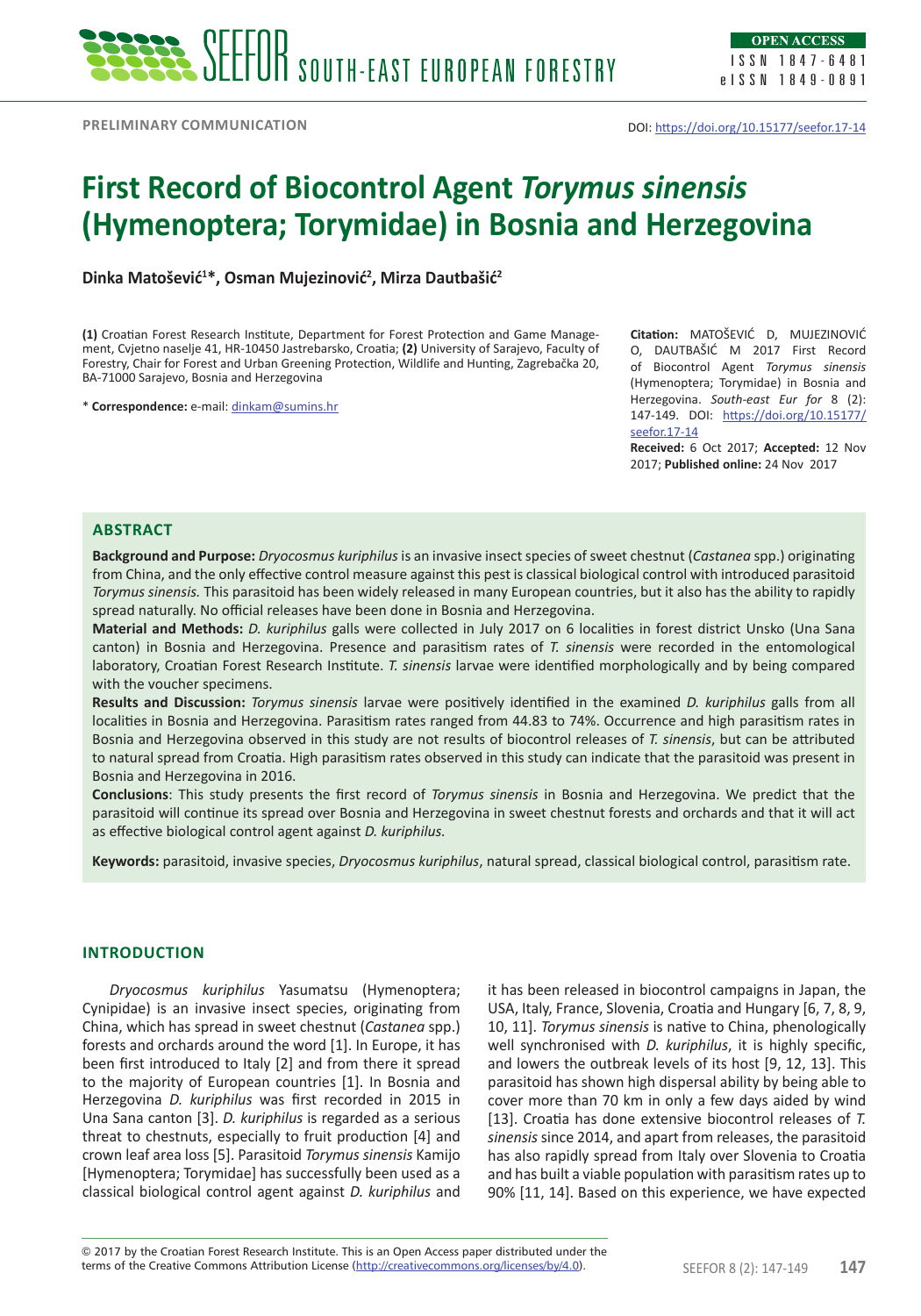*T. sinensis* to spread towards Bosnia and Herzegovina. Bosnia and Herzegovina has so far done no official releases of *T. sinensis* on its territory.

The aim of this paper is to report first record of biocontrol agent *T. sinensis* and its parasitism rates in sweet chestnut (*Castanea sativa* Mill.) forests of Bosnia and Herzegovina.

## **MATERIALS AND METHODS**

*D. kuriphilus* galls were collected in July 2017 on 6 localities in forest district Unsko (Una Sana canton) in Bosnia and Herzegovina (Table 1). The galls were collected from randomly selected sweet chestnut trees from a height of 1.5-2.5 m. From each locality a sample of 100 galls was taken. Each gall from the sample was sliced open and examined under a binocular microscope Olympus SZX7 in entomological laboratory, Croatian Forest Research Institute. In dissected galls, larval chambers, the number of *T. sinensis* larvae, *D. kuriphilus* larvae and pupae (if present), and other parasitoid larvae were counted and parasitism rates were calculated: PR = (the number of *T. sinensis* specimens/the number of *D. kuriphilus* larval chambers) ×100 (%). *T. sinensis* larvae were identified morphologically [11, 15] and by being compared with the voucher specimens deposited at the Department for Forest Protection, Croatian Forest Research Institute. The larvae were stored in absolute ethanol at -20°C in entomological laboratory, Croatian Forest Research Institute, for further analyses.

#### **RESULTS AND DISCUSSION**

*Torymus sinensis* larvae were positively identified in examined *D. kuriphilus* galls from all six localities. Parasitism rates ranged from 44.83 to 74% (Table 1).

The results of our study show presence of *T. sinensis* in Bosnia and Herzegovina. Occurrence and high parasitism rates in Bosnia and Herzegovina observed in this study (Table 1) are not results of biocontrol releases of *T. sinensis*, but can be attributed to natural spread [13, 14]. This biocontrol agent spread naturally from Croatia over interconnected sweet chestnut forests and wooded chestnut patches bordering Croatia and Bosnia and Herzegovina in Una Sana canton. It has already been documented that *T. sinensis* is rapidly spreading naturally eastwards from Italy all over Croatia [14]. This rapid natural spread was additionally assisted by releases from laboratory rearing in Croatia in the area near the border with Bosnia and Herzegovina in 2016 and 2017 [14]. High parasitism rates observed in this study can indicate that the parasitoid was present in Bosnia and Herzegovina in 2016, but was not sampled and identified. We predict that the parasitoid will continue its spread over Bosnia and Herzegovina in sweet chestnut forests and orchards and that it will act as effective biological control agent against *D. kuriphilus*, lowering its population and damages in sweet chestnut forests.

#### **Acknowledgments**

Dinka Matošević would like to thank Blaženka Ercegovac and Ivana Mihaljević for laboratory work.

**TABLE 1.** Localities, coordinates and parasitism rates of *Torymus sinensis* for the samples taken in Una Sana canton, Bosnia and Herzegovina, in 2017.

| Locality name (management unit/compartment/locality) | WGS coordinates $(x; y)$ | Torymus sinensis parasitism rates (%) |
|------------------------------------------------------|--------------------------|---------------------------------------|
| Gomila/54/Projsa                                     | 15,960596; 44,979998     | 44.83                                 |
| Gomila/61/Pivnice                                    | 15,995468; 45,001145     | 53.75                                 |
| Baštra-Ćorkovača/50/Ćorkovača                        | 16,143863; 45,060535     | 51.98                                 |
| Glinica/22/Radoč                                     | 16,118054; 45,078491     | 61.64                                 |
| Glinica/46/Zaradostovo                               | 16,062802; 45,074912     | 65.43                                 |
| Kladušnica/24/Šiljkovača                             | 15,785067; 45,150493     | 74.00                                 |

## **REFERENCES**

- 1. CABI 2017 *Dryocosmus kuriphilus*. *In:* Invasive species compendium. URL: <https://www.cabi.org/isc/datasheet/20005> (10 September 2017).
- 2. BRUSSINO G, BOSIO G, BAUDINO M, GIORDANO R, RAMELLO F, MELIKA G 2002 Dangerous exotic insect for the European chestnut. *Informatore Agrario* 58 (37): 59-61
- 3. DELALIC Z 2016 Prvi nalaz karantinske štetočine kestenove ose šiškarice (*Drycosmus kuriphilus*) u Bosni i Hercegovini. *Biljni Lekar*  44 (1): 58-65
- 4. BATTISTI A, BEVEGNU I, COLOMBARI F, HAACK RA 2013 Invasion by the chestnut gall wasp in Italy causes significant yield loss in *Castanea sativa* nut production. *Agr For Entomol* 16 (1): 75-79. DOI: <https://doi.org/10.1111/afe.12036>

5. GEHRING E, BELLOSI B, QUACCHIA A, CONEDERA M 2017 Assessing the impact of *Dryocosmus kuriphilus* on the chestnut tree: branch architecture matters. *J Pest Sci.* DOI: [https://doi.org/10.1007/](https://doi.org/10.1007/s10340-017-0857-9) [s10340-017-0857-9](https://doi.org/10.1007/s10340-017-0857-9)